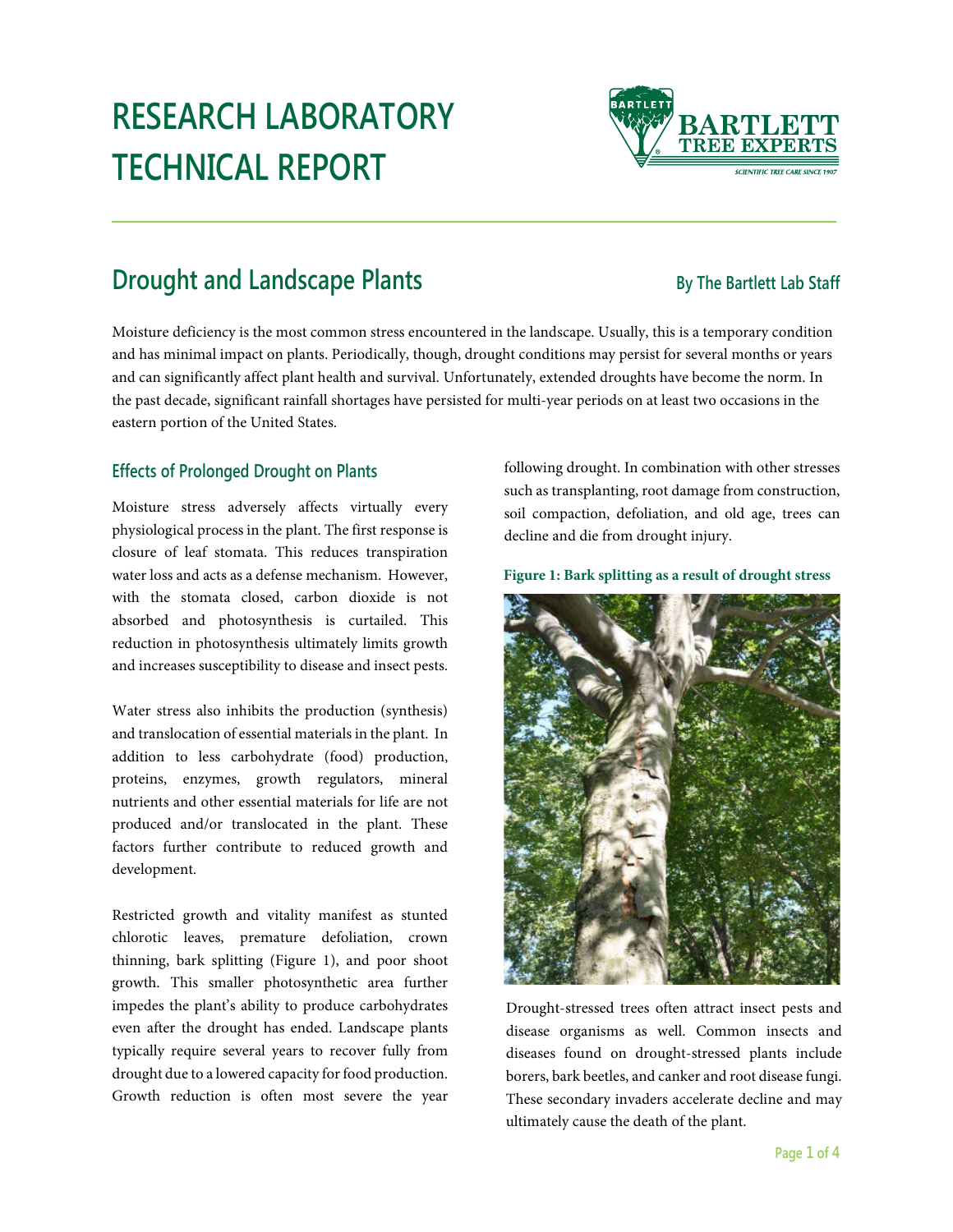#### **Symptoms of Moisture Stress**

Moisture stress symptoms on broadleaf plants are usually first evident on older foliage. Typical symptoms include wilting, chlorosis, browning of leaf margins (scorch), and premature defoliation. Eventually shoot growth and new foliage become stunted and chlorotic. On conifers, wilting and premature browning and drop of older needles occurs (Figure 2). New growth is stunted and needle tips become brown.

During prolonged droughts, twig and branch dieback may occur. Plants stressed by root loss may suddenly wilt and die.



**Figure 2: Moisture stress symptoms in pom pom pine**

#### **Factors Affecting Plant Survival**

The ability of landscape plants to survive drought depends on many factors which include the following:

#### **Drought Severity**

The length and severity of the drought are perhaps the most important factors influencing plant survival. Drought in early spring when water for growth is critical has the greatest impact on plant health and survival.

#### **Plant Species**

Some plants are inherently more tolerant of drought stress. Drought tolerance may be due to anatomical

structures such as an aggressive, deep root system or thickened, waxy leaves. Drought tolerance may also be due to physiological responses within the plant.

#### **Soil Conditions**

Soil type, organic matter content, fertility levels and other soil factors affect drought tolerance. Plants growing in sandy soils with low moisture-holding capacities are most sensitive to drought. On heavy clay soils or those that are compacted, root growth is restricted, which can predispose plants to drought damage. Loam soils with at least 5% organic matter are conducive to root development and water retention. Nutrient deficiencies can intensify the effects of drought stress. A deficiency of nitrogen or micronutrients can further impede photosynthate production. Phosphorus deficiency can restrict root growth and potassium deficiency can interfere with normal functioning of the stomates affecting internal water relations.

#### **Additional Stresses**

Landscape plants are subjected to a wide range of stresses that can intensify the effects of drought. Root damage from construction, transplanting, soil compaction, and pavement over the root system have profound effects on plant survival. Landscape plants must compete with turf or other ground covers for water and nutrients, which also intensifies the effects of drought. Other stresses that weaken landscape plants include old age, defoliation from pests, bark wounds, reflective heat from pavement and buildings, and chemicals such as air pollutants, herbicides, and deicing salts.

#### **Secondary Invaders**

"Secondary Invaders" refers to insect pests and disease organisms that are capable of invading plants after they are stressed. Certain borers (Figure 3) are very prevalent in drought-stressed plants. For example, the two-lined chestnut borer invades the branches and leaders of weakened oak and beech feeding in the inner bark and sapwood by constructing galleries (tunnels) that impede the movement of water and nutrients. This can result in branch dieback, decline, and possibly tree death.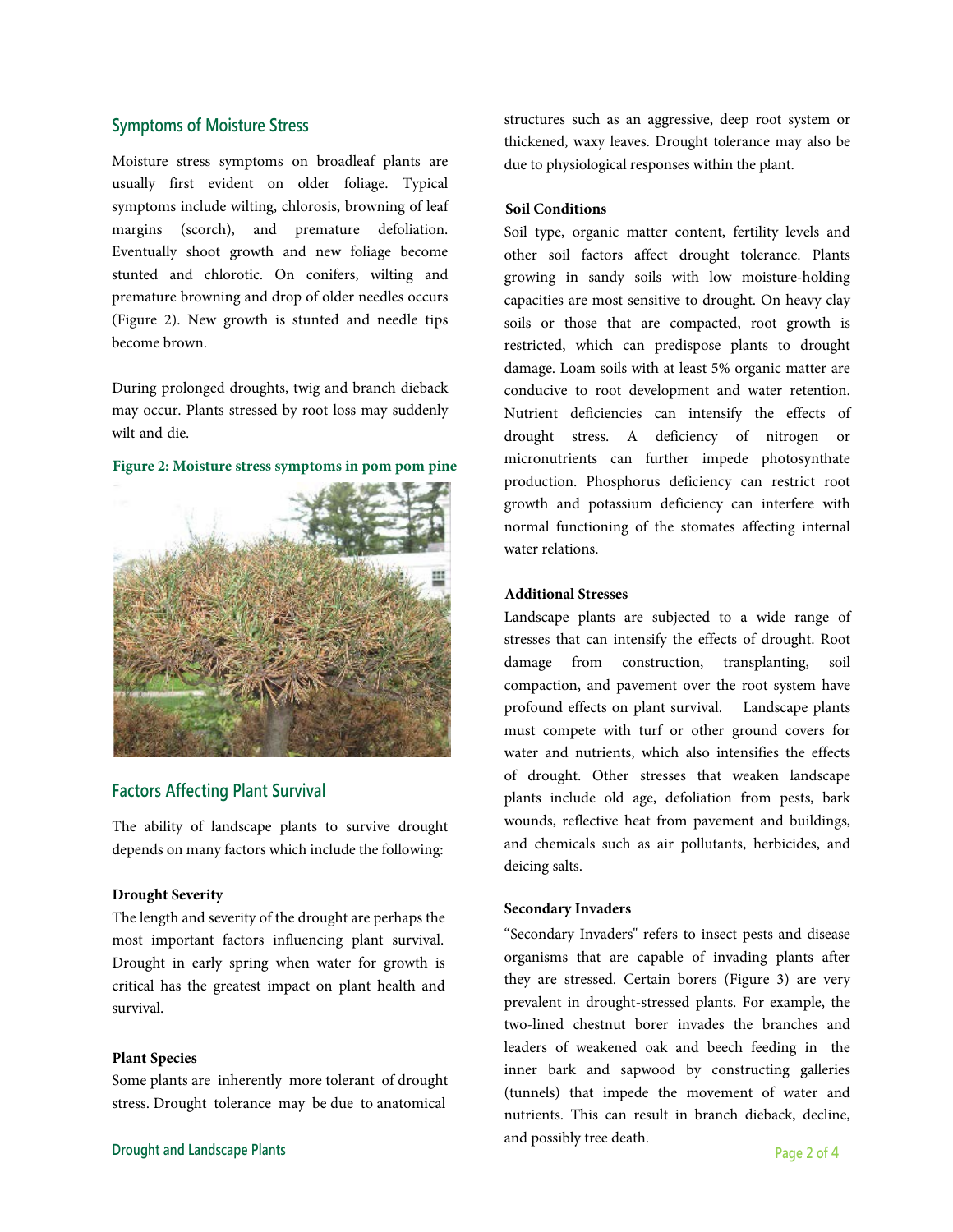**Figure 3: Example of a borer larva**



Bark beetles are common pests of pines and other conifers. They feed in the cambium area of the trunk by constructing galleries. In addition to impeding water and nutrient transport, bark beetles may introduce a fungus that grows in the vascular system which further blocks water transport and accelerates decline. Certain spider mites and aphids are usually more active on plants during droughts. Heavy rains tend to wash mites and aphids from leaves. Drought also reduces beneficial insect populations that prey on mites and aphids.

Old plants subjected to drought stress are also likely to be invaded by root disease fungi. Armillaria is a common fungal pathogen that affects a wide range of trees and shrubs that have been stressed by drought and age. Phytophthora root rot also is more prevalent on plants when heavy rains follow severe droughts.

Canker diseases are common on drought stressed plants. Cankers are caused primarily by fungi which invade through wounds in the bark. Most of these fungi are weak pathogens that live primarily on dead twigs and branches. When live plants are subjected to moisture stress, these fungi invade living tissue causing girdling and dieback of branches and stems. Alleviating moisture stress usually prevents further ingress by the canker pathogen.

#### **Preventive and Remedial Treatments**

#### **Drought-Resistant Plants**

Utilizing drought resistant plants in the landscape, especially in low maintenance areas, is an effective

method of minimizing the effects of drought. Consult the Bartlett Tree Research Laboratories or Cooperative Extension Service for a listing of drought-resistant plants for a given geographic area.

#### **Irrigation**

Most large landscape plants require one inch of water per week during the growing season. This is equivalent to approximately 750 gallons of water per 1000 square feet beneath the canopy. For new transplants, root damaged trees, or plants growing in sandy soil, water should be provided at least twice a week. Water should be concentrated on the root ball of new plantings. On established plantings in clay or loam soils, the recommended quantity of water should be supplied at least once each week. Drip irrigation systems or soaker hoses usually are most efficient since they irrigate only the root zone and minimize runoff. Tensiometers are also very effective tools for rapidly assessing irrigation needs.

#### **Mulches**

Mulches help conserve soil moisture and reduce competition for water from weeds. They add organic matter to the soil which promotes root development and improves the soil moisture-holding capacity. Mulched, natural areas eliminate competition for water and nutrients from turf or other ground covers. Any organic mulch including wood chips, shredded bark, bark nuggets, pine straw, leaves, etc., is useful for mulching. Wood chips from tree pruning operations are a particularly effective and inexpensive mulch. Mulches should be applied to a depth of 2-4 inches around landscape plants. Do not exceed this depth around trees as this could be detrimental. Preferably, mulches should be applied to the "dripline" of the plant whenever possible. However, a narrow mulch ring around plants is better than no mulch. Do not apply mulch against the stem or root collar of plantings.

#### **Fertilization**

Maintaining adequate soil fertility will help prevent nutrient stress and minimize the effects of drought. Slow release fertilizers are generally optimum for the